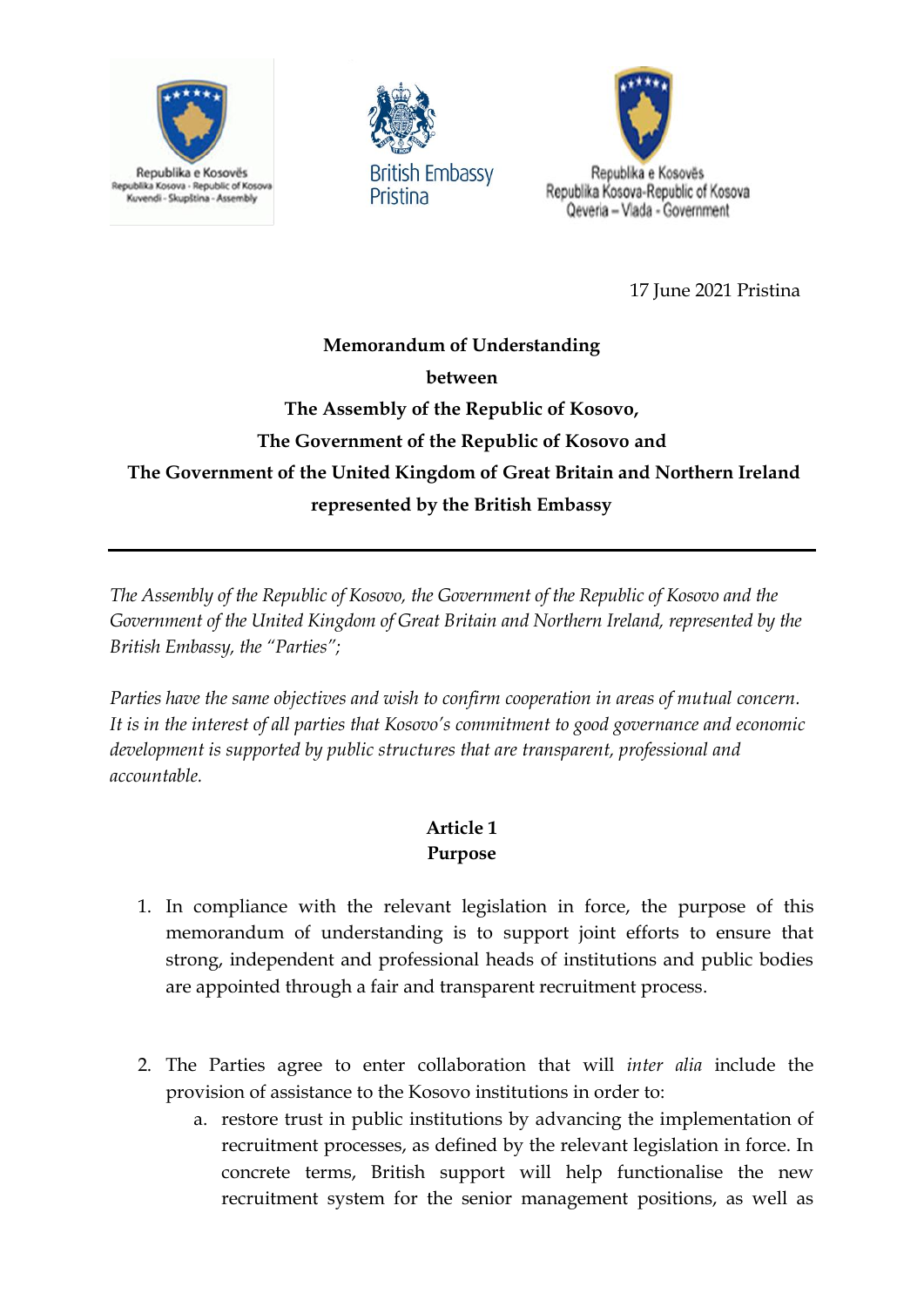monitoring and setting a new standard for recruitment processes in public appointments in Kosovo; and,

b. improve the capacity of public institutions to contribute to achieving results in challenging reforms, by enabling a more professional, accountable and transparent policy-making with a particular focus on "value for money".

### **Article 2 Scope**

- 1. Relevant institutions, the Department for Management of Public Officials, the State Admission Council and the Admission Commissions shall ensure the implementation of the procedures foreseen by the relevant legislation in force.
- 2. The British Embassy will support:
	- a. The Recruitment Project, which will be implemented by an external partner and which will support Kosovo institutions in the recruitment process; and
	- b. The Monitoring of the Recruitment Project, which will be implemented by a local partner and which will monitor the recruitment processes
- 3. The external implementing partner of the Recruitment Project, selected by the British Embassy, will support the institutions of the Republic of Kosovo in: building a system for the recruitment of senior management positions; and in the technical processes of recruiting senior management positions in the civil service, independent institutions and boards of public enterprises.
- 4. The external implementing partner will mentor and advise officials and local institutions; will train admission commissions; and will recommend good recruitment practices. This support extends to mentoring and advice on::
	- a. the admission commissions in preparing the advertisements;
	- b. short-listing of application;
	- c. evaluation of written tests;
	- d. interviewing candidates;
	- e. recommendation of successful candidates; and
	- f. supporting the appointed officials in improving the transparency and accountability of the respective institutions.
- 5. If the state of the COVID-19 public health emergency remains the same or deteriorates, and possibilities for travel remain limited, the external Implementing Partner will assist the technical recruitment processes foreseen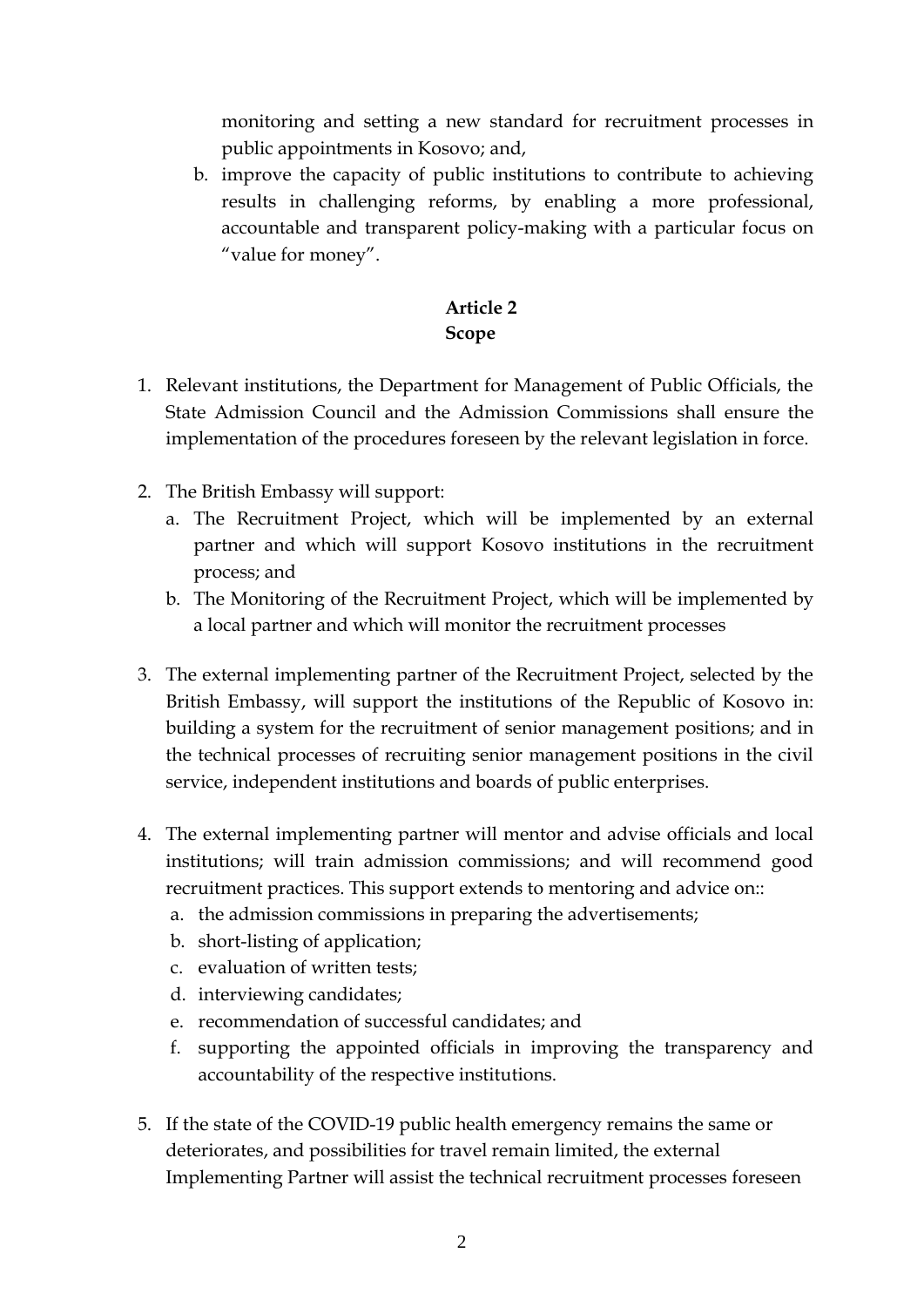in point 4, remotely.

6. The local implementing partner of the Monitoring of Recruitment Project, selected by the British Embassy from the ranks of civil society through a competitive process, will monitor recruitment practices in various institutions including those where British experts are not involved**.**

# **Article 3 Obligation**

- 1. The Parties shall appoint at least one person responsible for communication between the Parties and the implementation of this Memorandum of Understanding.
- 2. The Parties will agree a joint list of vacant senior positions, the recruitment of which will be supported by the Recruitment Project. The agreed list (Annex B) is compiled with the institution responsible for the recruitment process. Depending on the funds available, additional positions may be added to the agreed list of senior positions, or positions may be removed, at the request of one of the Parties, and with the consent of the other Parties.
- 3. The Assembly and the Government of the Republic of Kosovo shall ensure that the recruitment processes in public institutions are transparent and enable monitoring by civil society organizations, in particular by the local implementing partner engaged by the Monitoring of Recruitment project.
- 4. In accordance with the relevant legislation, where possible and applicable, the Assembly and the Government of the Republic of Kosovo commit to include representatives of civil society from relevant organizations as panel members in admission commissions.
- 5. The Assembly and the Government of the Republic of Kosovo commit that the admission commissions will not be single-gender, and that they will be appointed in time by the responsible institution.
- 6. The Assembly and the Government of the Republic of Kosovo should: inform the institutions from the agreed list for the engagement of the Recruitment Project, and all other institutions for the engagement of the Monitoring of Recruitment Project; and ensure that recruitment processes take place in a timely, merit-based, and impartial manner.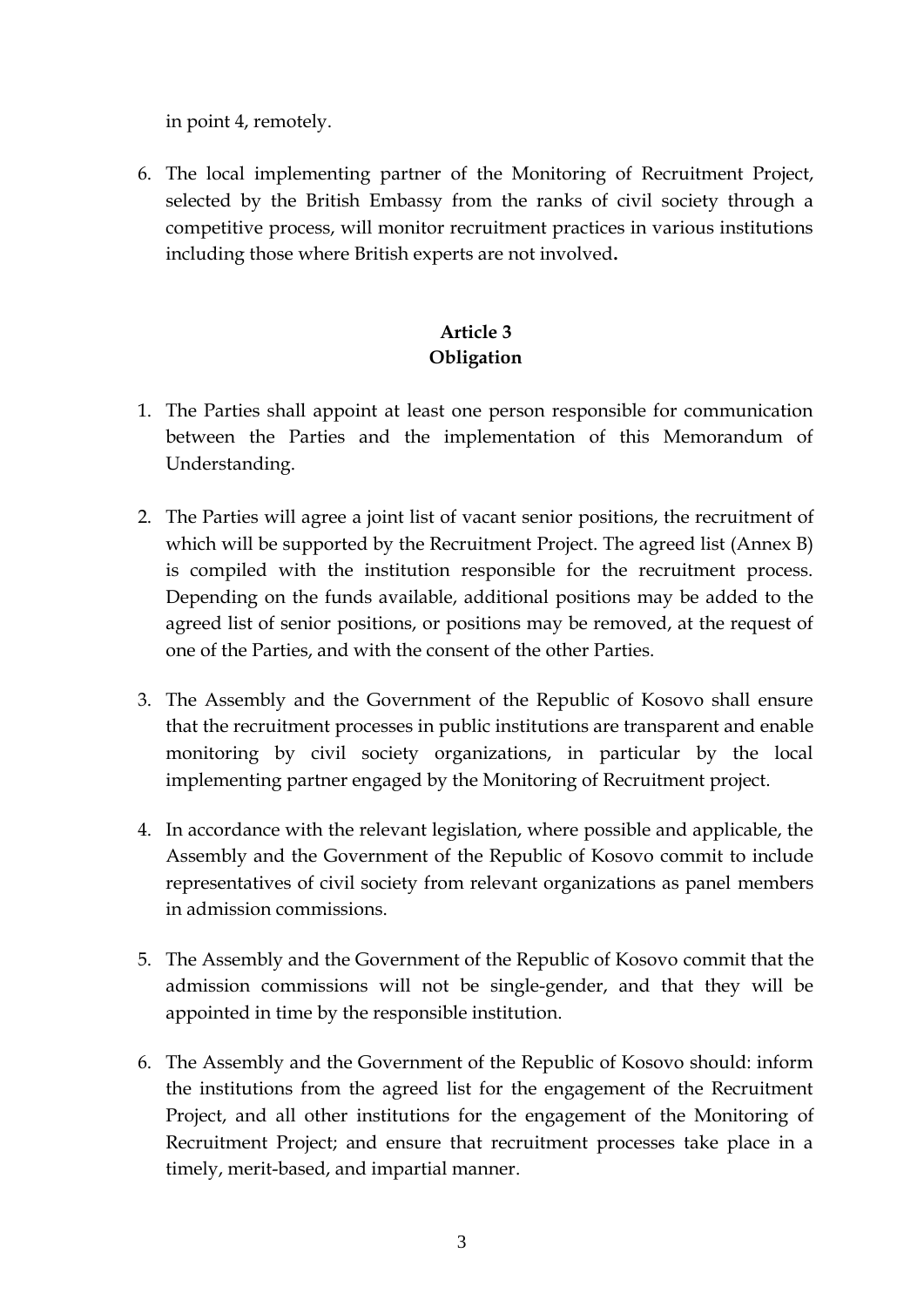- 7. The Assembly and the Government of the Republic of Kosovo commit to take concrete steps to encourage and increase the number of women in leadership positions at all levels of management, working towards the gradual achievement of 50% representation, as defined by the Law on Gender Equality.
- 8. The Assembly and the Government of the Republic of Kosovo undertake to facilitate the implementation of the project and to ensure that implementing partners are: involved in the recruitment process from the beginning; have access to the recruitment processes for the agreed positions; and have access to the necessary information, in accordance with the legislation in force.
- 9. In case the external implementing partner is forced to work remotely due to COVID-19, the Assembly and the Government of the Republic of Kosovo commit to provide spaces in any of the buildings of the Assembly or the Government that meet the conditions of social distancing requirements, in order to run recruitment processes.
- 10. Spaces dedicated to run remote recruitment processes must be equipped with all necessary technology computer, camera, microphone, stable internet, etc. in ordered to enable communication between the external implementing partner and admissions committees during the recruitment process.
- 11. The external implementing partner will maintain and continuously update the website www.kosovoselection.org to inform the media and stakeholders about: the list of recruitment processes supported by the Recruitment Project; composition of admission commissions; recruitment deadlines; final results and recommendations of the recruitment process; the Memorandum of Understanding with the institutions of the Republic of Kosovo; training dates, and any other relevant information related to the Recruitment Project. This website is open to link to the official website of Kosovo institutions.
- 12. After each round of recruitment, the external implementing partner will suggest a shortlist of candidates, which will be provided for consideration to the relevant commission. The final selection of the successful candidate - from the shortlist of candidates compiled by the relevant commission - will be made by the competent institutions of the Republic of Kosovo.
- 13. The Assembly and the Government of the Republic of Kosovo are committed to select the best / highest ranked candidates from the shortlist complied by the relevant commission and taking into account the recommendations of the external implementing partner.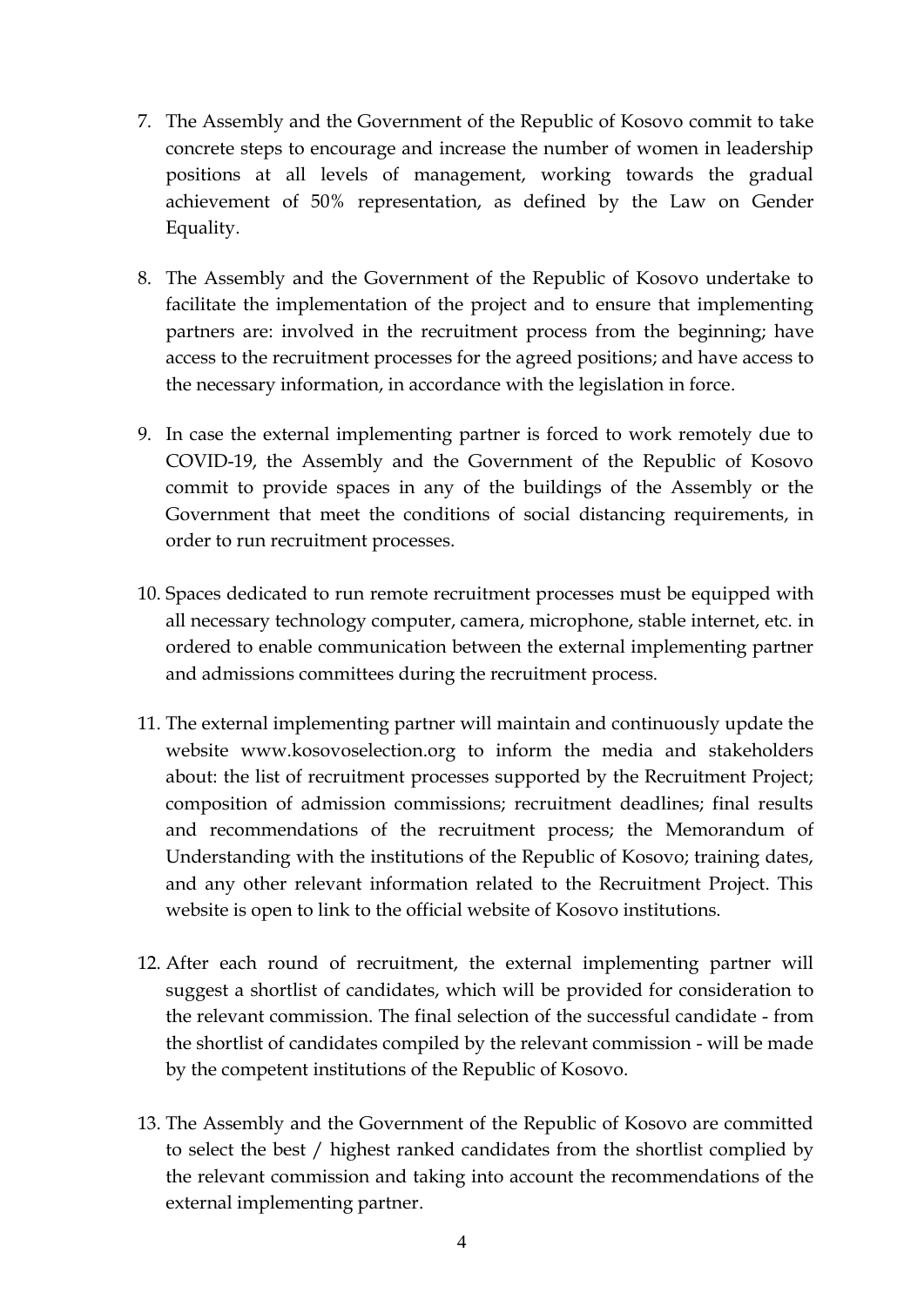- 14. After each round of monitoring of the recruitment process that takes place without the support of the external implementing partner-British experts, the local implementing partner provides concrete recommendations to the institution and / or the responsible admissions commission regarding the recruitment process in question. The results of this monitoring will also be published in the media and in special reports of the local implementing partner.
- 15. The Assembly and the Government of the Republic of Kosovo commit to review and implement the recommendations from the reports of the implementing partners - external and local - and in accordance with the relevant legislation in force, to re-announce the recruitment processes.
- 16. The British Embassy in Pristina, in partnership with the Assembly and Government of the Republic of Kosovo, undertakes to communicate the results of these processes and projects to relevant institutions and the general public in a transparent and justifiable manner.

#### **Article 5 Termination**

- 1. The Parties may end their participation in this arrangement by giving one month's written notice to the other Parties, in the following circumstances:
	- a. Failure of the Parties to implement the obligations under this memorandum.
	- b. Lack of funding to support the continuation of the Recruitment project and Monitoring of Recruitment project.
	- c. A significant failure by the Implementing Partner to meet any of the commitments in this memorandum.
	- d. Force majeure.
	- e. Where any changes occur which, in the opinion of the Parties, impair significantly the value of the contribution of the project towards the desired objective.

## **Article 6 Disputes**

1. Any eventual disputes between Parties shall be resolved by negotiation and agreement.